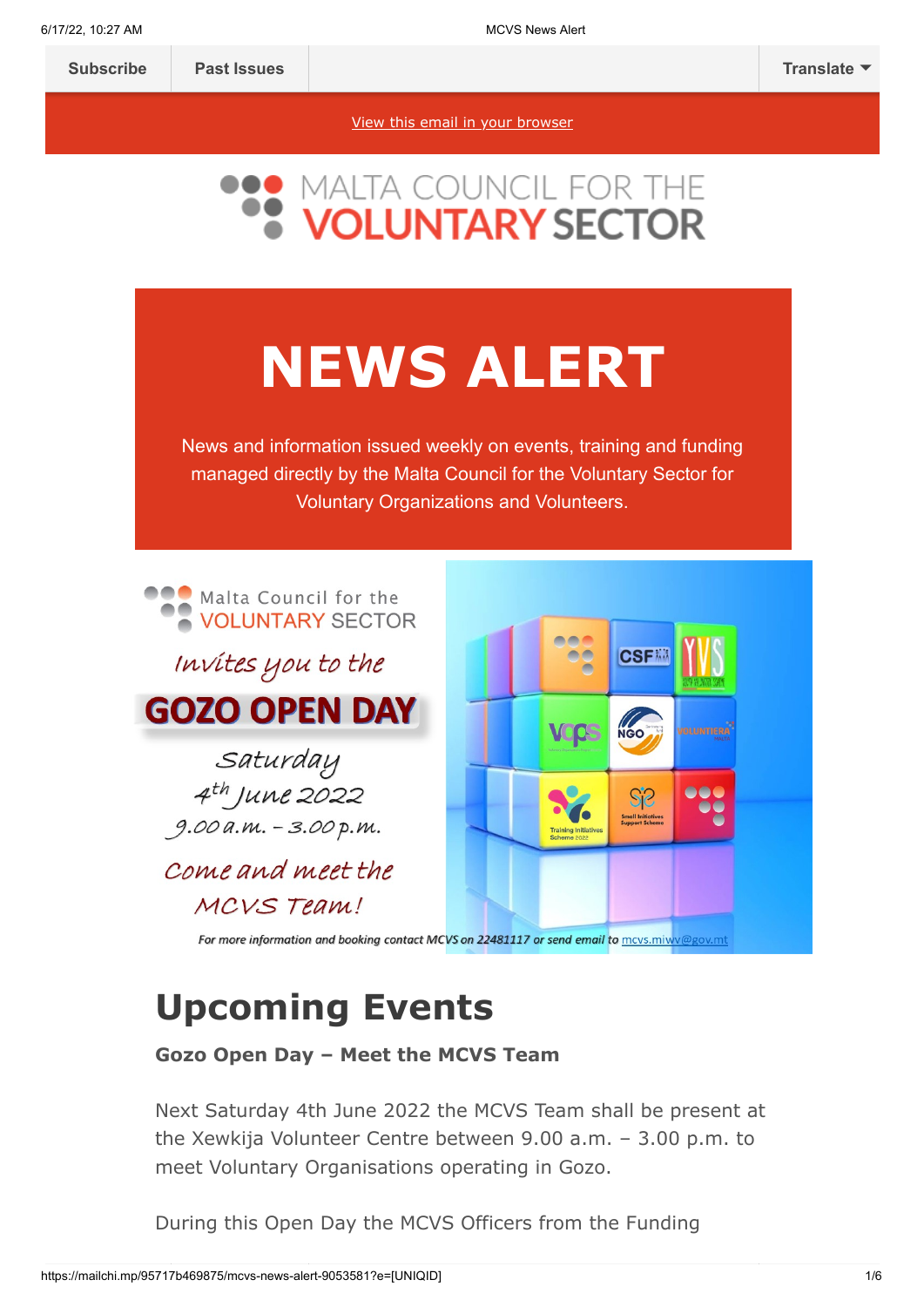S[upport Team sh](https://us14.campaign-archive.com/home/?u=683cbfbd88de4de43adbf2d29&id=2f83d2c47d)all be meeting one-to-one to give information **[Subscribe](http://eepurl.com/h2Pv5b) Past Issues [Translate](javascript:;)**

and discuss issues related to funding lines managed by MCVS

(CSF, NGO Co-Financing, SIS, TIS and VOPS).

The Volunteer Support Team shall also be present to support VOs on issues related to administration, logistics and capacity building as well as giving information about the Youth Voluntary Scheme.

The SIS Officer shall also hold two SIS Information Meetings, one at 11.00 a.m. in Maltese and one at 2.00 p.m. in English.

Interested VOs are invited to fill in the following form: **<https://forms.gle/ce5w4FzCAfqzzNkZA>**. Appointments with each respective Officer will be given by MCVS and applicants shall be contacted accordingly.

Book your meeting slot preferably by Wednesday 1st June 2022 office hours.

For more information and booking contact MCVS on 22481117 or send email to

We look forward to see you…



For more information contact SIS Fund Officer on 22481118 or email: martina.livori@gov.mt

## **Upcoming Events**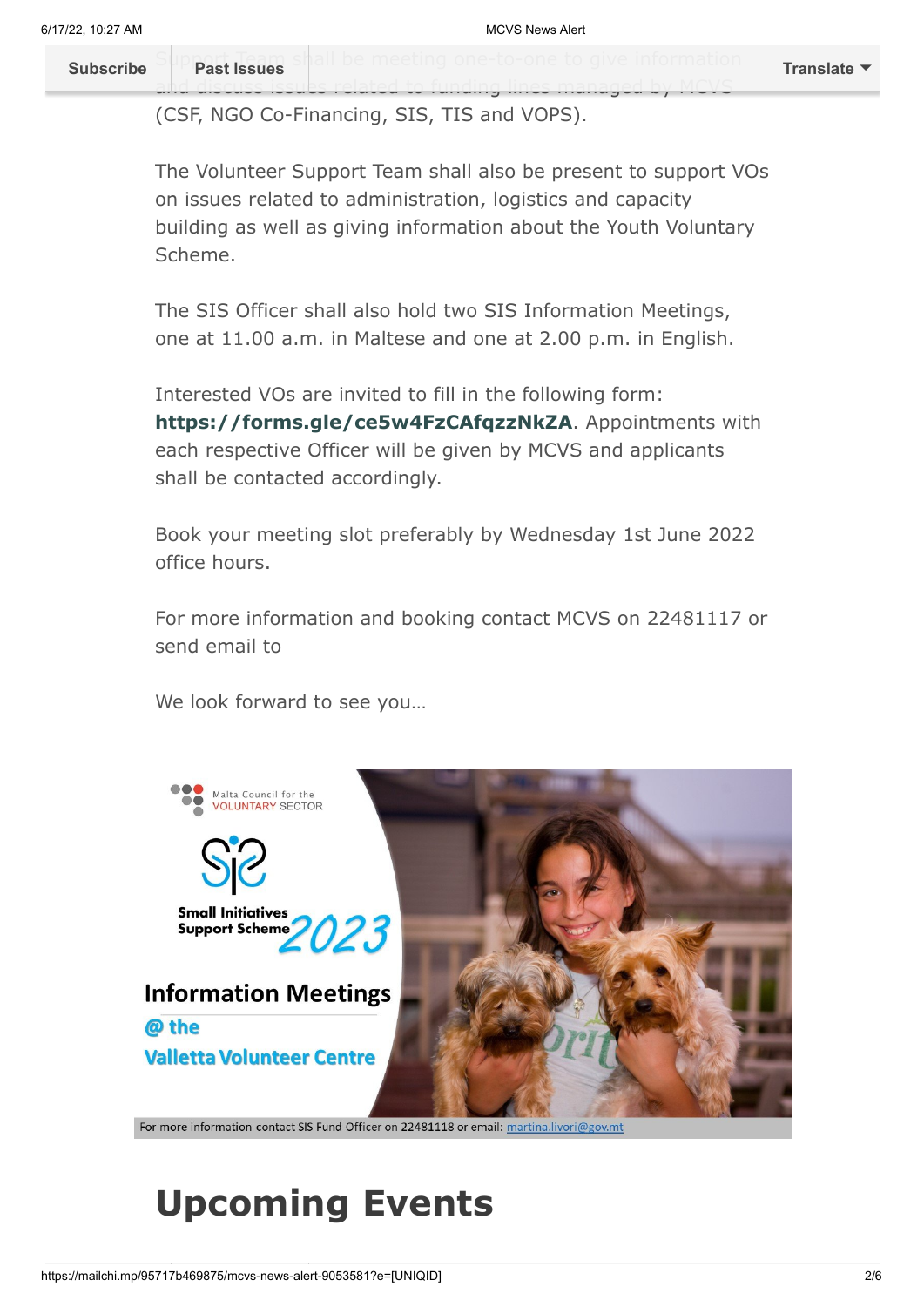**Past Issues** 

In view of the launch of the funding applications for SIS on the 27<sup>th</sup> May 2022 and as part of our support in relation to Funding managed by MCVS, we shall be holding two information meetings.

The meetings shall be as follows: Meeting 1 (Language – English) on Saturday 11th June at 11am, and Meeting 2 (Language - Maltese): on Tuesday 14th June at 6pm. Both meeting shall be held at the Valletta Volunteer Centre.

Interested participants are to fill in the below forms:

- Saturday 11th June 2022 at 10am
	- Tuesday 14th June 2022 at 6pm -



# **Funds Open**

### **Small Initiatives Support Scheme 2023**

The SIS Scheme is designed to assist applicants looking for funding on small projects that can make a real difference to their local communities.

This call for proposals is being issued by the MCVS under the SIS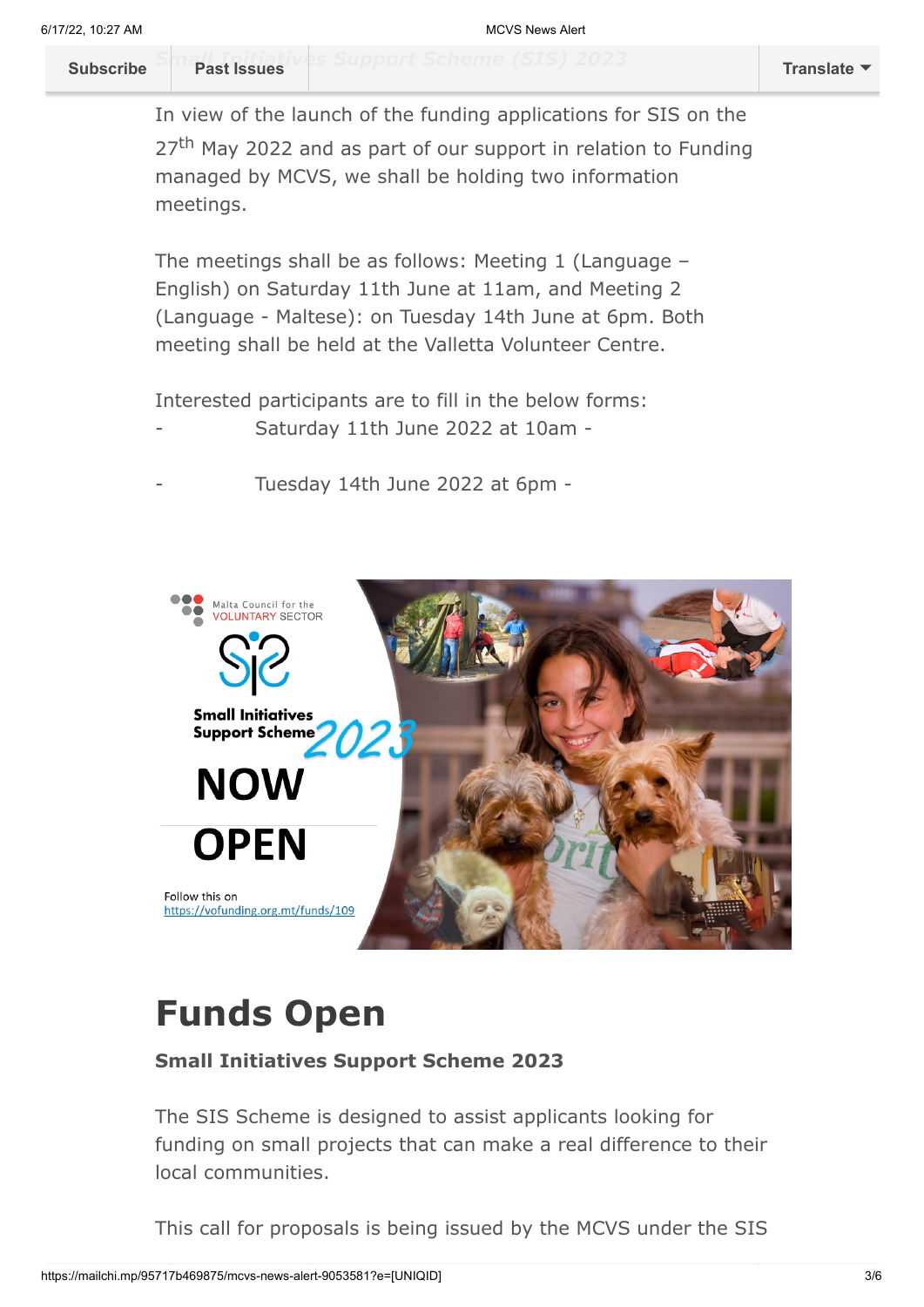S[cheme. The SIS](https://us14.campaign-archive.com/home/?u=683cbfbd88de4de43adbf2d29&id=2f83d2c47d) Scheme is designed to assist applicants looking **[Subscribe](http://eepurl.com/h2Pv5b) Past Issues [Translate](javascript:;)**

for funding on small projects that can make a real difference to

their local communities.

### CLOSING DATE: Friday 8<sup>th</sup> July 2022 Application found on: **<https://www.vofunding.org.mt/funds/109>**

### **IL-PREMJU TAL-PRESIDENT GĦALL-KREATTIVITÀ**

The programme provides recognition and support at the highest level of the State for collaborations between organisations active in the sector of Arts and Culture and in the Social Sector respectively – especially those working with disadvantaged groups, to engage the groups in creativity and arts-driven projects and increase their level of integration and engagement in society.

Il-Premju tal-President għall-Kreattività is coordinated by Arts Council Malta, under the patronage of H.E. The President of Malta

CLOSING DATE: Thursday 23rd June 2022 Application found on: **<https://www.vofunding.org.mt/funds/14>**

#### **LIFE Proposal Writing Assistance Scheme**

The LIFE Proposal Writing Assistance Scheme is a Ministry for the Environment, Energy and Enterprise (MEEE) measure designed to assist VOs in their applications for the LIFE programme through a grant of up to €5000 to engage professional assistance to write their project proposal for submission in the 2022 LIFE calls.

The LIFE Proposal Writing Assistance Scheme is offered by the Ministry for the Environment, Energy and Enterprise (MEEE) to increase participation in LIFE projects by Voluntary Organisations.

CLOSING DATE: Monday 25th July 2022 Application found on: **<https://www.vofunding.org.mt/funds/107>**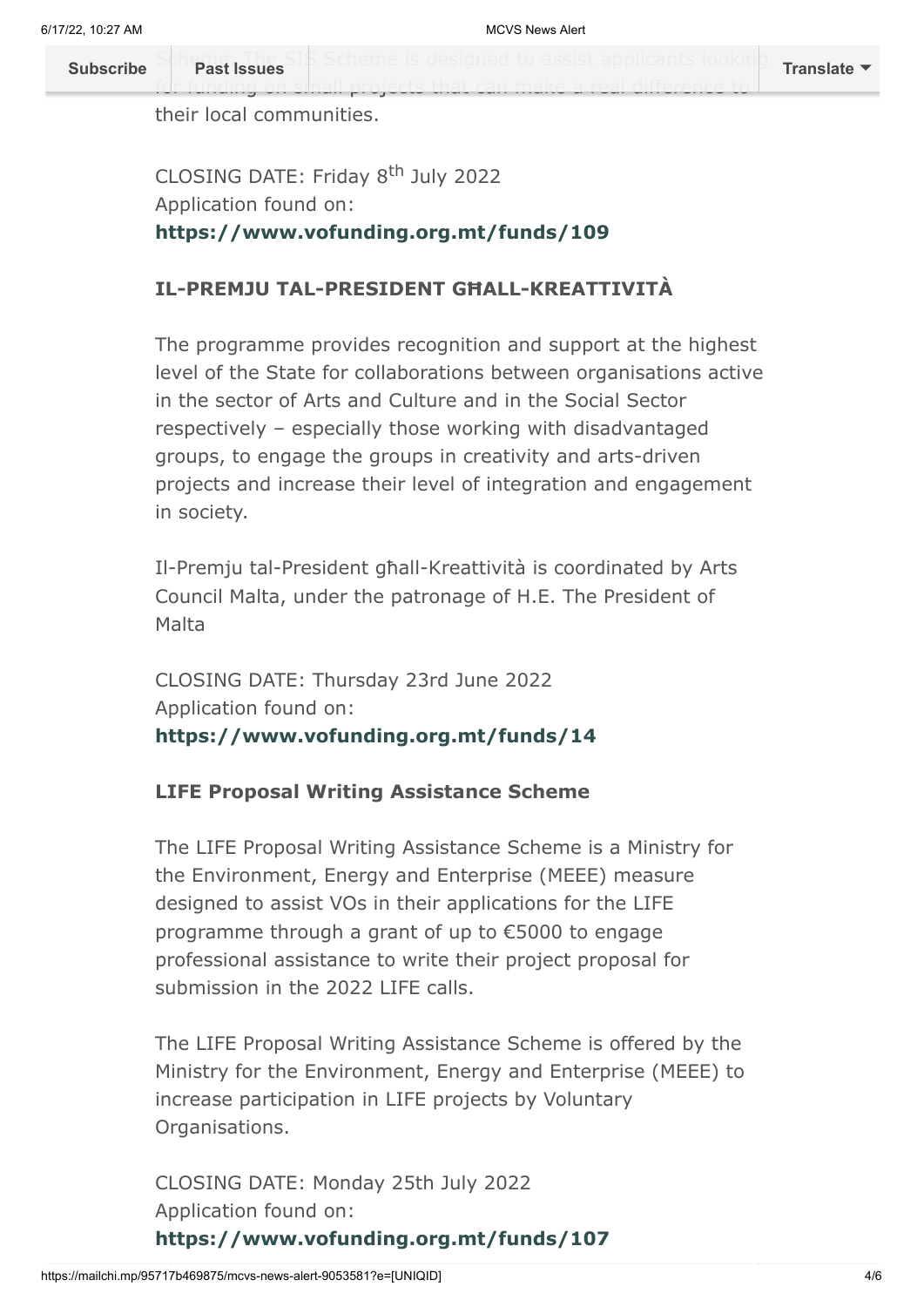Application for LIFE Projects Co-Financing Scheme is a Ministry for the Environment, Energy and Enterprise (MEEE) measure designed to support VOs by providing financial assistance in recognition and support of the valid and effective effort and contribution they make in the sector so as to incentivize further environmentally-beneficial project proposals.

The purpose of this LIFE Co-financing Scheme is to provide financial support towards National co-financing contribution for project proposals that would be eligible for the 2022 LIFE programme calls.

CLOSING DATE: Monday 1st August 2022 Application found on: **<https://www.vofunding.org.mt/funds/108>**

#### **L-Iskema għall-assistenza loġistika tal-festa**

This scheme is intended to provide one-off funding, in connection with COVID-19, to any voluntary organization that is active in organizing the 2022 holiday. This funding serves to alleviate the costs related to the logistics of organizing activities directly related to the village or town festival.

CLOSING DATE: Friday 30th September 2022 Application found on: **<https://www.vofunding.org.mt/funds/110>**



*Copyright © 2022 Malta Council for the Voluntary Sector, All rights reserved.*

Want to change how you receive these emails?